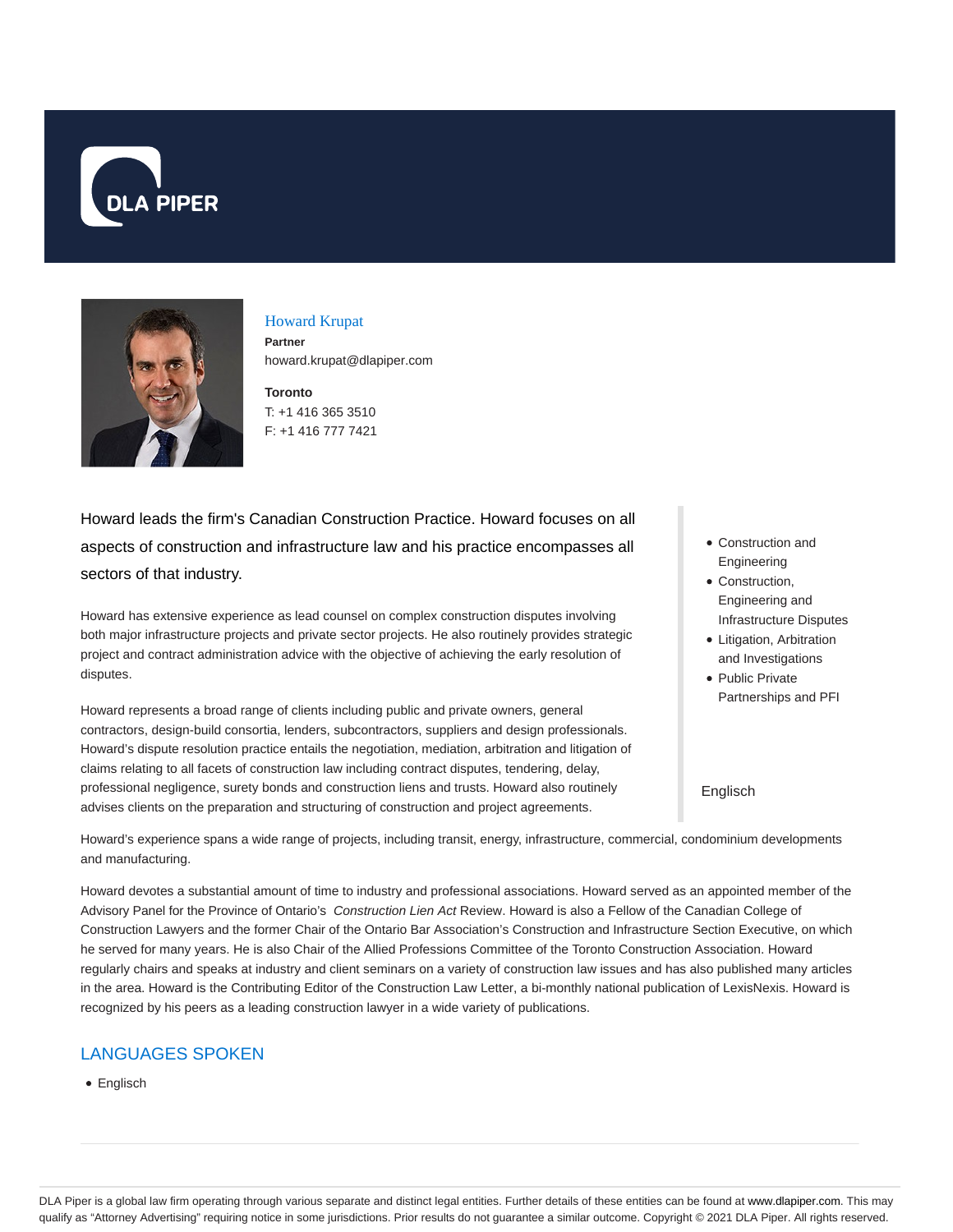Ontario, 2001

# Empfehlung

- Best Lawyers in Canada (Construction Law), 2012-2022
- Lexpert® ALM 500 Directory (Construction), 2018-2022
- Chambers Canada (Construction), 2016-2022
- The Legal 500 Canada (Real Estate and Construction), 2022
- Litigation Star, Benchmark Litigation (Construction), 2022
- Who's Who Legal: Construction, 2018-2020
- Canadian Legal Lexpert<sup>®</sup> Directory (Construction & Infrastructure), 2013-2022
- AV® Preeminent Peer Review Rated by Martindale-Hubbell
- Lexpert Special Edition: Canada's Leading Infrastructure Lawyers , 2013-2020
- Expert Guides: Construction & Real Estate Guide, 2019

## Ausbildung

- LL.B., University of Western Ontario, 1999
- B.Sc. (Honours), York University, 1996

### **Mitgliedschaften**

- Chair of the Allied Professions' Committee, Toronto Construction Association
- Inducted as a Fellow of the Canadian College of Construction Lawyers
- Appointed Member, Advisory Panel, Construction Lien Act Review, Province of Ontario, 2016-Present
- Chair of Ontario Bar Association, Construction Section Executive, 2014-2015; Executive Member in various positions, 2006-2016
- Member, The Advocates' Society
- Member, The Law Society of Ontario
- Member, Allied Professions Committee, Toronto Construction Association (TCA)

### **AKTUELLES**

## Publikationen

**The role of external construction counsel**

#### 14 May 2021

A common reaction to hearing that someone is a "construction lawyer" is the assumption that this must be a very narrow and focused role. In this article written for the Construction Law Letter, Howard Krupat shows that often the opposite is true, and that the responsibilities of a construction lawyer are as varied as the range of projects within the construction industry and even the lifecycle of a particular project.

- Author, "The Role of External Construction Counsel," Construction Law Letter, Volume 37, Number 5, May/June 2021 [Originally published in Construction Law Letter, ©LexisNexis Canada Inc., 2021]
- Prompt payment and adjudication have arrived in Ontario, 17 Oct 2019
- Getting ready for Ontario's new Construction Act, 2 Apr 2019

DLA Piper is a global law firm operating through various separate and distinct legal entities. Further details of these entities can be found at www.dlapiper.com. This may qualify as "Attorney Advertising" requiring notice in some jurisdictions. Prior results do not guarantee a similar outcome. Copyright © 2021 DLA Piper. All rights reserved.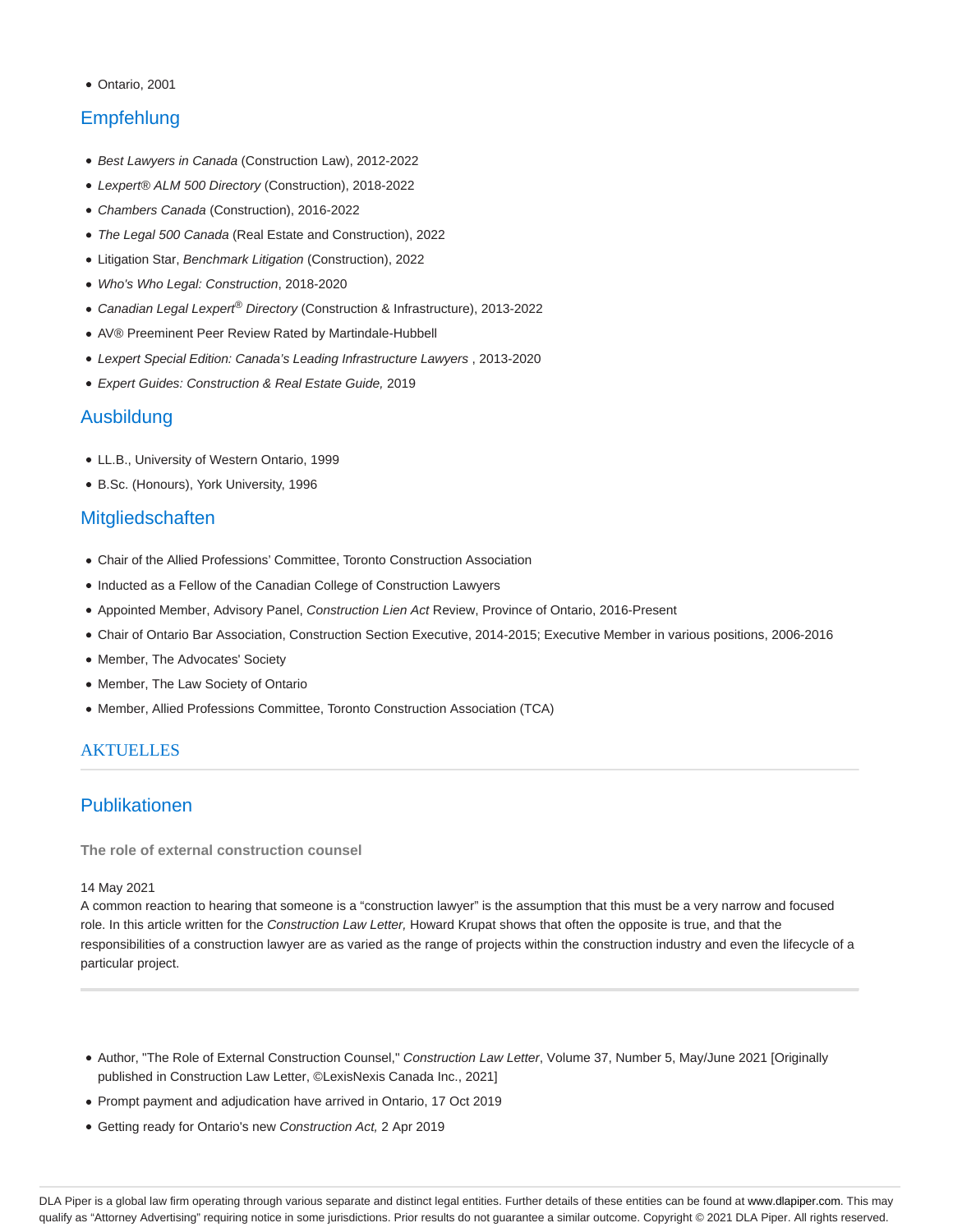- Co-author, "Construction Adjudication: An Overview," Construction Law Letter, Volume 36, Number 2, November/December 2019 [shared with permission of Lexis Nexis]
- Author, "Adjudication Under The Ontario Construction Act: Anticipated Challenges Based Upon International Precedent," Journal of the Canadian College of Construction Lawyers 2019, Thomson Reuters, May, 2019

## Seminare und Veranstaltungen

### SPEAKING ENGAGEMENTS

- Co-Chair, "Managing Risk in Construction Contracts & Projects Eastern Canada Edition", The Canadian Institute, February 24-25, 2022
- Program Director and Speaker, "Alternative Project Delivery Models: Integrated Project Delivery (IPD) & Alliance Agreements"; "Construction Liens"; The Osgoode Certificate in Construction Law, October 1-15, 2021
- Panelist, "Disputes," Construction Dispute Symposium 2021, Royal Institution of Chartered Surveyors (RICS), July 6, 2021
- Panelist, "Managing the COVID-19 Related Claims Process", Toronto Construction Association's Annual Members' Day, May 5-6, 2021
- Speaker, "Deconstructing Construction Law Reforms Across Canada: Lessons Learned from the Ontario Experience", 13th Annual National Symposium on Managing Risk in Construction Contracts & Projects, February 25-26, 2021
- Program Director and Speaker, The Osgoode Certificate in Construction Law, October 16, 2020
- Moderator, "Anticipating "Shovel-Ready" Construction Projects in an Economic Recovery", Osgoode Professional Development, May 26, 2020
- Speaker, "Managing Financial Uncertainty in Construction Projects During Extraordinary Times", Osgoode Professional Development, May 19, 2020
- Speaker, "Legal, jurisdictional and procedural issues likely to challenge adjudicators in year 1," Construction Adjudication Section Meeting, ADR Institute of Ontario, March 3, 2020
- Speaker, "Construction Law Update: Legal Aspects of Construction Innovations," The Building Show, December 4, 2019
- Program Director and Speaker, The Osgoode Certificate in Construction Law, Nov 11-15, 2019
- Speaker, 2019 Construction Adjudication Symposium Significant Change Time for Alignment, Royal Institution of Chartered Surveyors (RICS), May 29, 2019
- . Speaker, "The New Prompt Payment Regime," Ontario's New Construction Act: Adapting to the New Prompt Payment & Adjudication Regimes, Apr 29, 2019
- Speaker, "Exploring the New Era of Construction Law," Ontario Bar Association, Feb 8, 2019
- · Speaker, "2019 OWWA Construction Seminar Constructing a Better Future" Ontario Water Works Association, Feb 7, 2019
- Speaker, "4th Annual Managing Risk in Construction Contracts and Projects," The Canadian Institute, Feb 5-6, 2019
- Speaker, "Ontario's New Construction Act: Transitioning & Applying the Modernization Provisions", Osgoode Professional Development, Dec 7, 2018
- Program Director and Moderator, "Prompt Payment & Adjudication in Canada" and "Construction Project Perspectives 360º", The Osgoode Certificate in Construction Law, Oct 29 - Nov 2, 2018
- Speaker, "Arbitration of Disputes in P3 Projects," CBA Construction and Infrastructure Law Conference, Oct 12, 2018
- Panelist, "Global Advisory on Capital Projects How to Help Your Clients Mitigate Risk for a Competitive Advantage", the 8<sup>th</sup> International Society of Construction Law Conference - Construction Law: Local Issues - Global Perspectives, Chicago, Sep 26, 2018
- Speaker, "Ontario's New Construction Act: Managing the Change", Osgoode Hall Law School Professional Development, Apr 30, 2018
- Speaker, "Construction Lien Act Updates", Ontario Water Works Association Construction Seminar, Feb 8, 2018
- Speaker, "Effective Risk Management in Public-Private Partnerships", 3rd Annual Managing Risk in Construction Contracts and Projects, The Canadian Institute, Feb 6, 2018
- Program Director and Speaker, "Project Delivery and the Construction Contract", The Osgoode Certificate in Construction Law, Nov 27- Dec 1, 2017